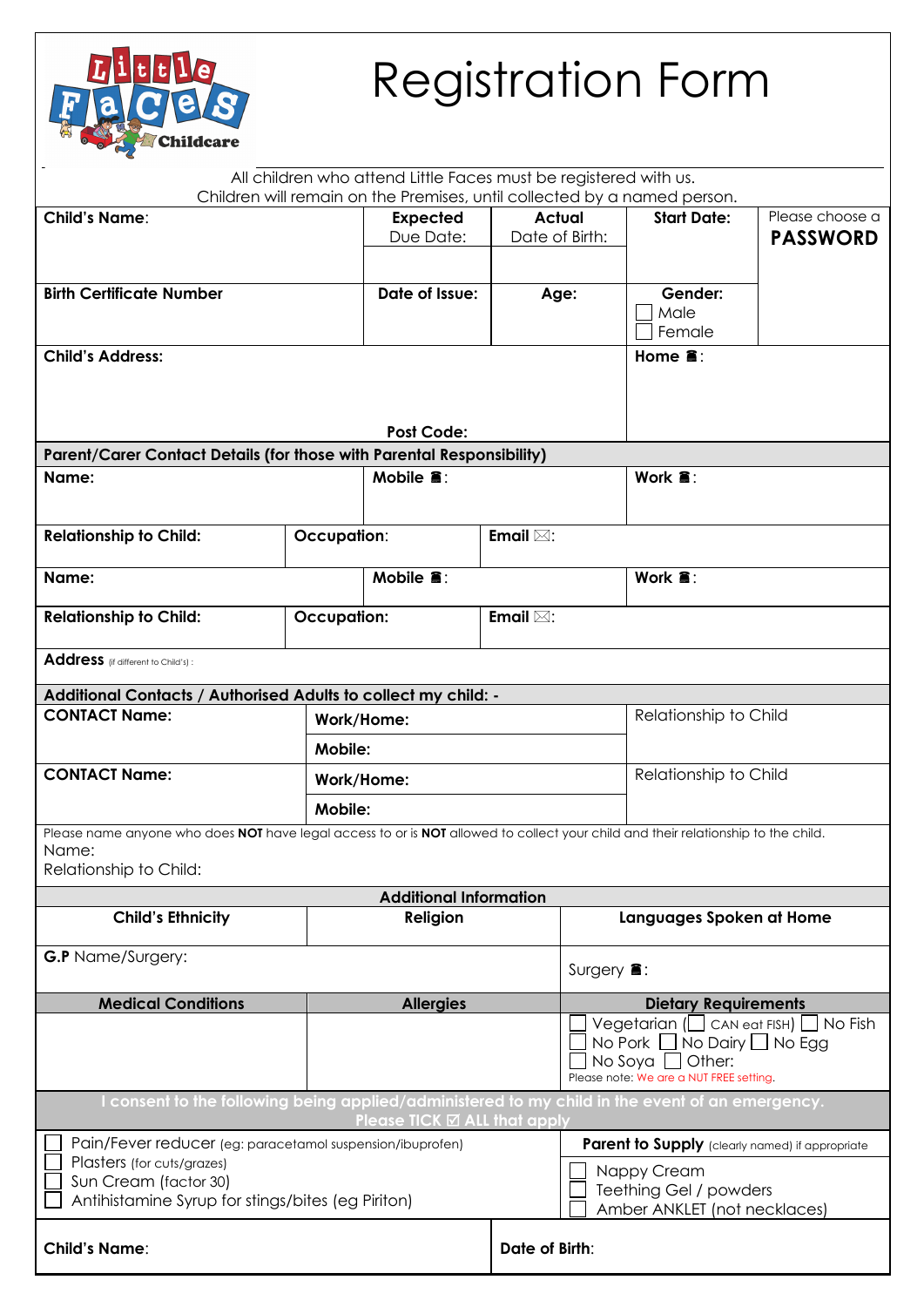| <b>Additional Information</b>                                                                                                                                                                                                                                                                                                                                                                                                                                                                                                                                                                                                                                    |  |  |  |  |  |  |  |
|------------------------------------------------------------------------------------------------------------------------------------------------------------------------------------------------------------------------------------------------------------------------------------------------------------------------------------------------------------------------------------------------------------------------------------------------------------------------------------------------------------------------------------------------------------------------------------------------------------------------------------------------------------------|--|--|--|--|--|--|--|
| Please indicate if your child has any needs that may<br>Other professionals supporting your child or Family:<br>require additional or specialist support: -<br>Speech & Language Therapist<br>ADHD/ ADD<br>Educational Psychologist   Paediatrician<br>ASD (e.g. Aspergers)<br>Speech & Language□ Social/Emotional Needs<br>Occupational Therapist<br>Physio Therapist<br>Social Worker<br>Behavioural Needs<br><b>Specialist Teacher</b><br>Hearing Impaired<br>Other:<br>Vision Impaired<br>English as an additional Language<br>Dietician<br>Other:                                                                                                           |  |  |  |  |  |  |  |
| <b>OPTIONAL CONSENTS (please tick all that apply)</b>                                                                                                                                                                                                                                                                                                                                                                                                                                                                                                                                                                                                            |  |  |  |  |  |  |  |
| I CONSENT to my child being included/displayed in videos/photos for Little Faces Marketing/Publicity purposes<br>$\Box$ Website $\Box$ Leaflet $\Box$ Advertising $\Box$ Newspaper articles $\Box$ Little Faces Social Media Pages<br>as follows:                                                                                                                                                                                                                                                                                                                                                                                                                |  |  |  |  |  |  |  |
| <b>MANDATORY CONSENTS</b><br>The following Mandatory Consents are a condition of joining Little Faces and<br>by signing this Registration Form, you are consenting to the following: -                                                                                                                                                                                                                                                                                                                                                                                                                                                                           |  |  |  |  |  |  |  |
| I consent to my child going on short trips in the local surrounding areas<br>$\checkmark$                                                                                                                                                                                                                                                                                                                                                                                                                                                                                                                                                                        |  |  |  |  |  |  |  |
| I consent to written observations of my child being undertaken to monitor their development, achievements and<br>$\checkmark$<br>progress and stored on Tapestry Online Learning Journal. I understand that photographs (or videos) that include my<br>child may also be taken for the following purposes: -<br>To evidence their development, achievements and progress.<br>$\bullet$<br>Included in other children's Tapestry records, if they are in a group photograph with other children.<br>$\bullet$<br>Displayed within/around the setting.<br>$\bullet$                                                                                                |  |  |  |  |  |  |  |
| I consent to my child using the <b>internet</b> (under supervision)<br>$\checkmark$                                                                                                                                                                                                                                                                                                                                                                                                                                                                                                                                                                              |  |  |  |  |  |  |  |
| confirm that I will keep my child at home: -<br>$\checkmark$<br>For 48 hours from the last episode of vomiting and/or diarrhoea.<br>$\bullet$<br>For 24 hours after being prescribed antibiotics. • For 24 hours with treatment for eye infections.<br>$\bullet$<br>Any infectious skin condition (eg: Hand, Foot & Mouth, Impetigo, cold sores), until skin has healed<br>$\checkmark$<br>I confirm that it is my responsibility to apply <b>Sun Cream</b> to my child prior to their attendance during sunny/hot weather. I<br>will apply an appropriate sun cream for <b>All Day</b> protection when my child is in attendance both morning and<br>afternoon. |  |  |  |  |  |  |  |
| When necessary (eg: slight fever due to colds, pain relief for teething, ear ache, etc) I will supply my child with an<br>$\checkmark$<br>appropriate fever/pain reducer clearly labelled.                                                                                                                                                                                                                                                                                                                                                                                                                                                                       |  |  |  |  |  |  |  |
| $\checkmark$<br>I consent to information (eg: development reports, 2 year progress checks, outside agency reports) regarding my child,<br>to be passed onto other relevant bodies (school, health visitor, etc.) - all information will be shared with the strictest<br>confidence.                                                                                                                                                                                                                                                                                                                                                                              |  |  |  |  |  |  |  |
| I consent to the Owner, Manager and/or SENCo (Special Educational Needs Co-ordinator) to contact, discuss and share<br>information about my child's development with outside agencies/professionals. This may be necessary to support<br>his/her development during their time at the setting, and all information will be shared with the strictest confidence.                                                                                                                                                                                                                                                                                                 |  |  |  |  |  |  |  |
| I confirm that I will take my Full Free Early Education Entitlement with Little Faces Childcare<br>$\checkmark$<br>and adhere to their 'Sole Provision' only Policy (see Section 10.2 Admissions Policy for full details). I understand that when accessing the<br>Extended Entitlement, I am responsible for renewing my eligibility via the Government portal and will be liable for any fees payable if I fail to renew on time.                                                                                                                                                                                                                              |  |  |  |  |  |  |  |
| I confirm that my child is up to date with their Vaccinations.<br>✓                                                                                                                                                                                                                                                                                                                                                                                                                                                                                                                                                                                              |  |  |  |  |  |  |  |
| I consent to emergency First Aid, advice or medical treatment being given to my child as necessary whilst my child is in<br>✓<br>your care.                                                                                                                                                                                                                                                                                                                                                                                                                                                                                                                      |  |  |  |  |  |  |  |
| I confirm the contents of this Registration form are true and accurate I will update you of any changes as they occur.                                                                                                                                                                                                                                                                                                                                                                                                                                                                                                                                           |  |  |  |  |  |  |  |
| I confirm that I will give at least 1 MONTH's written notice (Half Terms Notice for Funded only places) to expire at the end of a<br>✓<br>calendar month (full fees remain payable) to cancel or amend my child's place.                                                                                                                                                                                                                                                                                                                                                                                                                                         |  |  |  |  |  |  |  |
| I confirm that I am the legal guardian of this child.<br>✓                                                                                                                                                                                                                                                                                                                                                                                                                                                                                                                                                                                                       |  |  |  |  |  |  |  |
| I confirm that I have read and understood Little Faces GDPR Privacy Notice and consent to data being stored<br>✓<br>accordingly.                                                                                                                                                                                                                                                                                                                                                                                                                                                                                                                                 |  |  |  |  |  |  |  |
| I confirm that by signing this Registration Form, I give my consent to the aforementioned and will also<br>$\checkmark$<br>adhere to Little Faces Childcare's Terms and Conditions.                                                                                                                                                                                                                                                                                                                                                                                                                                                                              |  |  |  |  |  |  |  |
| <b>Signed by Parent/Carer:</b><br><b>Print Name:</b><br>Date:                                                                                                                                                                                                                                                                                                                                                                                                                                                                                                                                                                                                    |  |  |  |  |  |  |  |